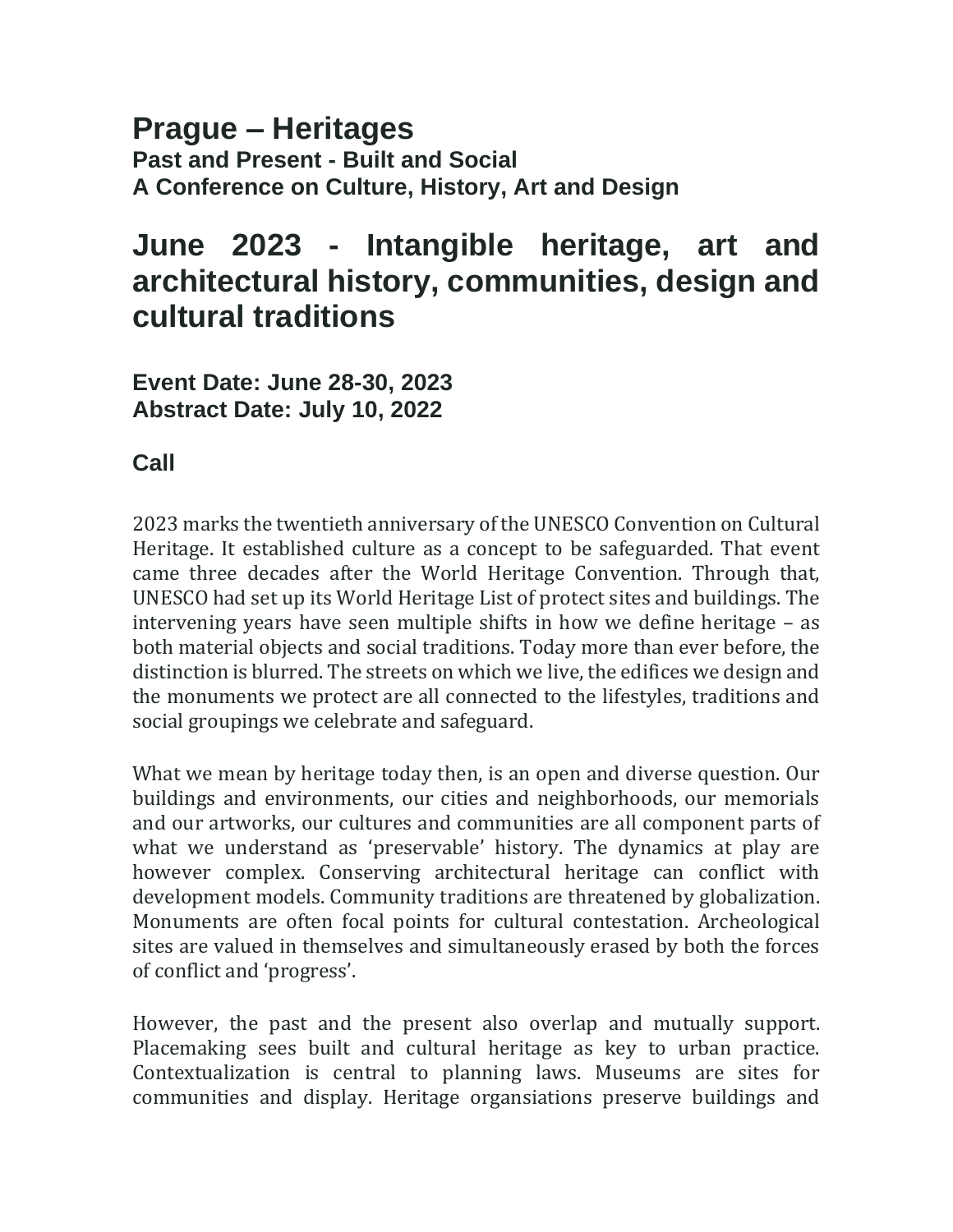educate the public. Galleries present historical art while debating meanings in contemporary terms.

Reflecting this scenario, this conference seeks papers on heritage from various standpoints: art and architecture historians concerned with preservation; architects and urban planners engaged with placemaking; cultural theorists and social historians documenting objects, places, people and events. Artists working with community and place. It welcomes case studies that are specific and place-based. It embraces theoretical frameworks that function globally. It is interested in variegated methods of research and analysis.

Although the event is international in its reach, it is also interested in the specifics of the Czech Republic. It stems from the Prague based project **[Then,](https://amps-research.com/then-now-prague/)  [Now and Always](https://amps-research.com/then-now-prague/)** and uses its themes of museums and communities as a key strand. Other strands and themes are listed below and aim to bring in contributions from multiple fields.

## **Formats**

- In-person: Delegates can visit Prague and present live at the conference venue. In-person: (15-20 mins)
- Zoom: We welcome live presentations via Zoom. Presenters are recommended to download the Zoom app. Zoom: (15-20 mins)
- Pre-recorded: Pre-recorded presentations or films will be available permanently on the [AMPS Academic YouTube channel.](https://www.youtube.com/c/AMPSresearch) Pre-recorded video: (15- 20 mins)
- Lightning Talks: For delegates wishing to present shorter presentations of their work. Subject to the level of interest. Lightning Talk: (5-6 mins)
- Written papers: In all cases, delegates can present full written papers for inclusion in all associated conference publications. Written Papers: (3000 words)

## **Publications**

The publishers that AMPS works with include UCL Press, Routledge Taylor & Francis, Cambridge Scholars Publishing, Vernon Press, Libri Publishing and Intellect Books.